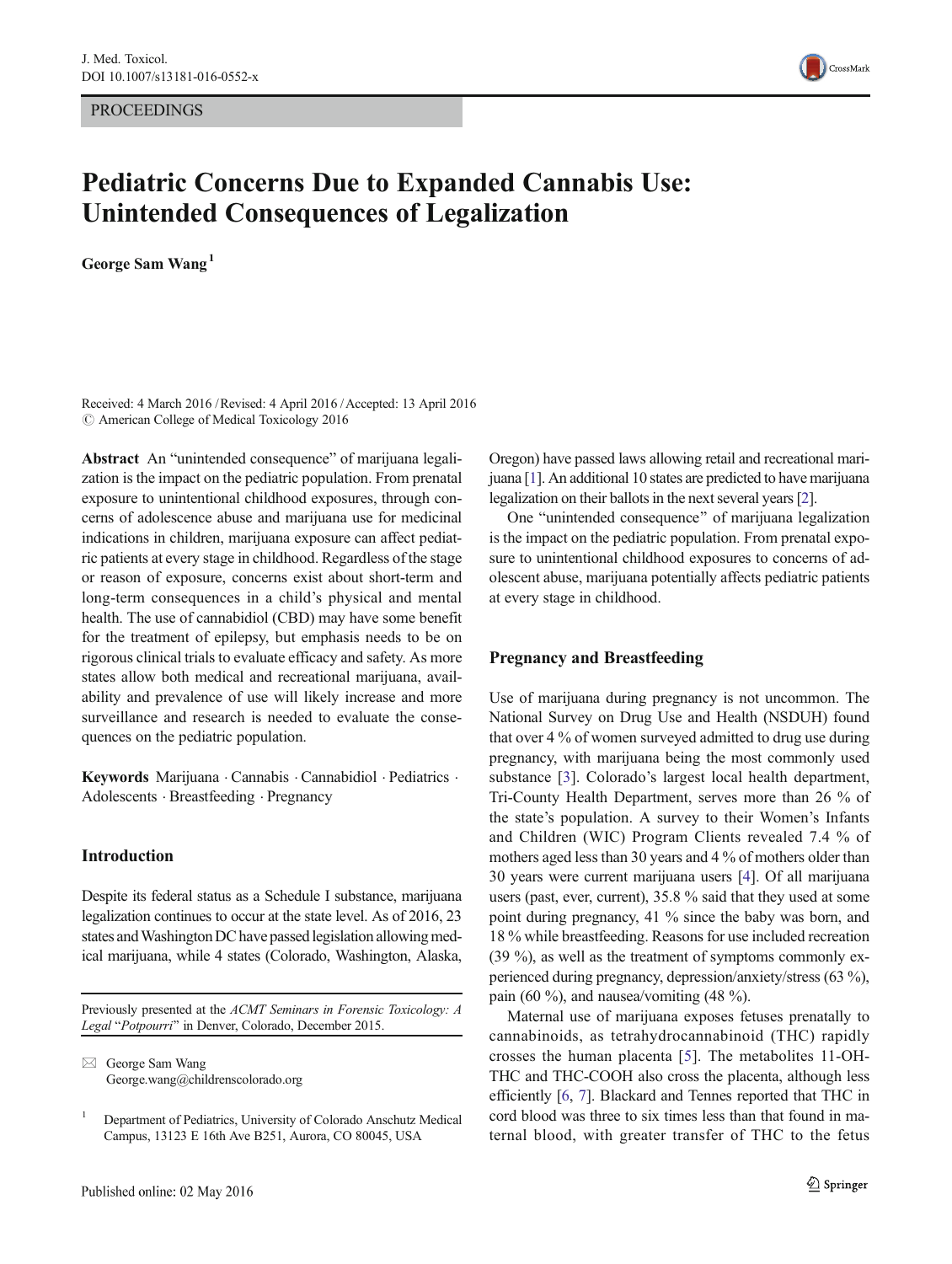occurring in early pregnancy [\[8](#page-4-0)]. Limited research also demonstrates that THC concentrates in breast milk from maternal plasma due to its high lipophilicity [\[9,](#page-4-0) [10](#page-4-0)]. In one woman, the THC concentration in breast milk was 8.4 times higher than in plasma, yielding an estimated daily THC exposure to the infant of 0.01 to 0.1 mg/day. However, the overall body of evidence on prenatal and breastfeeding transmission is limited, and the duration that THC remains in the breast milk after cessation of use has yet to be determined. It is also unclear if the benefits of breastfeeding (nutrition, immune protective factors, sudden infant death syndrome (SIDS), bonding, etc) outweigh the potential risks of THC exposure via breast milk.

Perinatal exposure to marijuana may have negative outcomes in a child's future cognitive development. Some evidence has shown that prenatal exposure leads to decreased IQ scores, cognitive function, and attention [[11](#page-4-0)–[14](#page-4-0)]. Day and colleagues found negative effects on prenatal marijuana exposure (mostly in first and second trimesters) with negative performance demonstrated in 3-year-old children on the Stanford-Binet Intelligence Scores [[11](#page-4-0)]. Goldschmidt and colleagues found increased hyperactivity, impulsivity, and inattention symptoms as measured by the Swanson, Noland, and Pelham (SNAP) checklist at age 10 in children with prenatal marijuana exposures [[12](#page-4-0)]. Two cohort studies (Wilford, Fried) found deficits in visual-motor coordination, processing speed, visual memory, and interhemispheric transfer of information as late as adolescence after prenatal exposure [[13](#page-4-0), [14\]](#page-4-0). Some evidence for decreased height has been found in children with prenatal exposure [\[15](#page-4-0), [16](#page-4-0)]. Minimum evidence exists on a significant association between prenatal and/or breastfeeding marijuana exposure and risk for stillbirth, SIDS, development of depression, delinquent behavior, congenital heart lesions, psychosis, or future marijuana use [\[17](#page-4-0)–[25\]](#page-4-0). Limited evidence also exists for preterm and low birth weight [\[26](#page-4-0)–[36\]](#page-4-0). More longitudinal studies need to be performed to assess all health effects of perinatal and breastfeeding marijuana exposure.

#### Unintentional Pediatric Exposures

Commercialization of medical and recreational marijuana has led to the development of a marijuana industry that has generated over \$900 million in sales in 2015, in Colorado alone [\[37\]](#page-4-0). Marijuana-infused food products, or marijuana edibles, account for a significant portion of the revenue. These products often look, smell, and taste like their equivalent noninfused food product and pose a unique challenge in unintentional pediatric exposures. There is no other drug or substance found in a palatable attractive vehicle innately sought out by young children. With THC concentrations anywhere from 5 to over 100 mg in a single gummy candy, cookie, or brownie, the potential ingested dose can be large and lead to significant symptoms and hospitalizations.

In Colorado, a regional tertiary-care children's hospital saw a significant change in emergency room visits for marijuana exposures in children after commercialization of medical marijuana. Between 2005 and 2009, there were no emergency department (ED) visits for children <12 years of age for marijuana exposures; after 2009, there were 14 ED visits [[38\]](#page-5-0). The majority of patients had central nervous system (CNS) effects (such as lethargy or somnolence) with respiratory insufficiency as the most serious symptom. Most patients received an extensive work-up, including blood work, radiographs, and lumbar punctures. A high percentage of these patients were admitted to the hospital; eight  $(57 \%)$  were admitted with two  $(14 \%)$ admitted to the intensive care unit due to respiratory insufficiency and CNS depression. Eight of the 14 (57 %) marijuana exposures were from ingestions of marijuana edibles.

Although regional poison center calls for pediatric marijuana exposures were low overall in comparison to the total human exposure calls annually reported, states that have passed medical marijuana legislation have had significant rises in pediatric marijuana exposure calls. From 2005 to 2011, there were 985 unintentional marijuana exposures in children less than 9 years of age, with a median age of exposure of 1.7 years [[39](#page-5-0)]. A high percentage of these children (60–74 %) were seen in a health care facility. Non-legal states had a non-significant increase of 1.5 % per year (95 % CI −3.5 %, 6.7 %) in calls to poison centers ( $p=0.52$ ) [\[39](#page-5-0)]. In comparison, decriminalized states had a significant increase of 30.3 % (95 % CI 22.5 %, 38.5 %) in calls to poison centers from 2005 to 2011  $(p<0.001)$  [[39\]](#page-5-0). There was a significant difference in rates between non-legal states and decriminalized states (28.3 %, 95 % CI 19.0 %, 38.4 %) [\[39](#page-5-0)]. Exposures in legal states had more major and moderate effects (OR 2.1, 1.4, 3.1) and admissions to critical care units (OR 3.4, 1.8, 6.5) [[39](#page-5-0)]. Overall admission rate to hospitals was 16 %. The higher rates of calls may be due to increased availability or increased comfort by caregivers in contacting or presenting to a health care facility for evaluation due to legal status in their state. Concern exists that more severe effects and hospital admissions may be due to availability of higher concentration products where commercialization of marijuana has occurred. A similar study evaluating marijuana exposures in children less than 6 years of age from 2000 to 2013 found that the rate of marijuana exposure was significantly (2.82 times) higher in states where its use was legalized prior to 2000 compared with states where its use is not legal [[40](#page-5-0)]. From 2000 to 2006, there was no significant change (0.6 % per year; 95 % CI −2.0 to 3.3 %) in the annual rate of marijuana exposure per 1 million <6-year-old children [\[40\]](#page-5-0). However, the rate increased significantly by 147.5 % (15.0 % per year; 95 % CI = 12.2 to 17.8 %) from 2006 (4.21) to 2013 (10.42) [\[40](#page-5-0)]. The impact recreational/retail marijuana legalization has on unintentional exposures has yet to evaluated.

Child-resistant packaging is a proven intervention in poison prevention [\[41](#page-5-0)–[43\]](#page-5-0). Child-resistant packaging has been in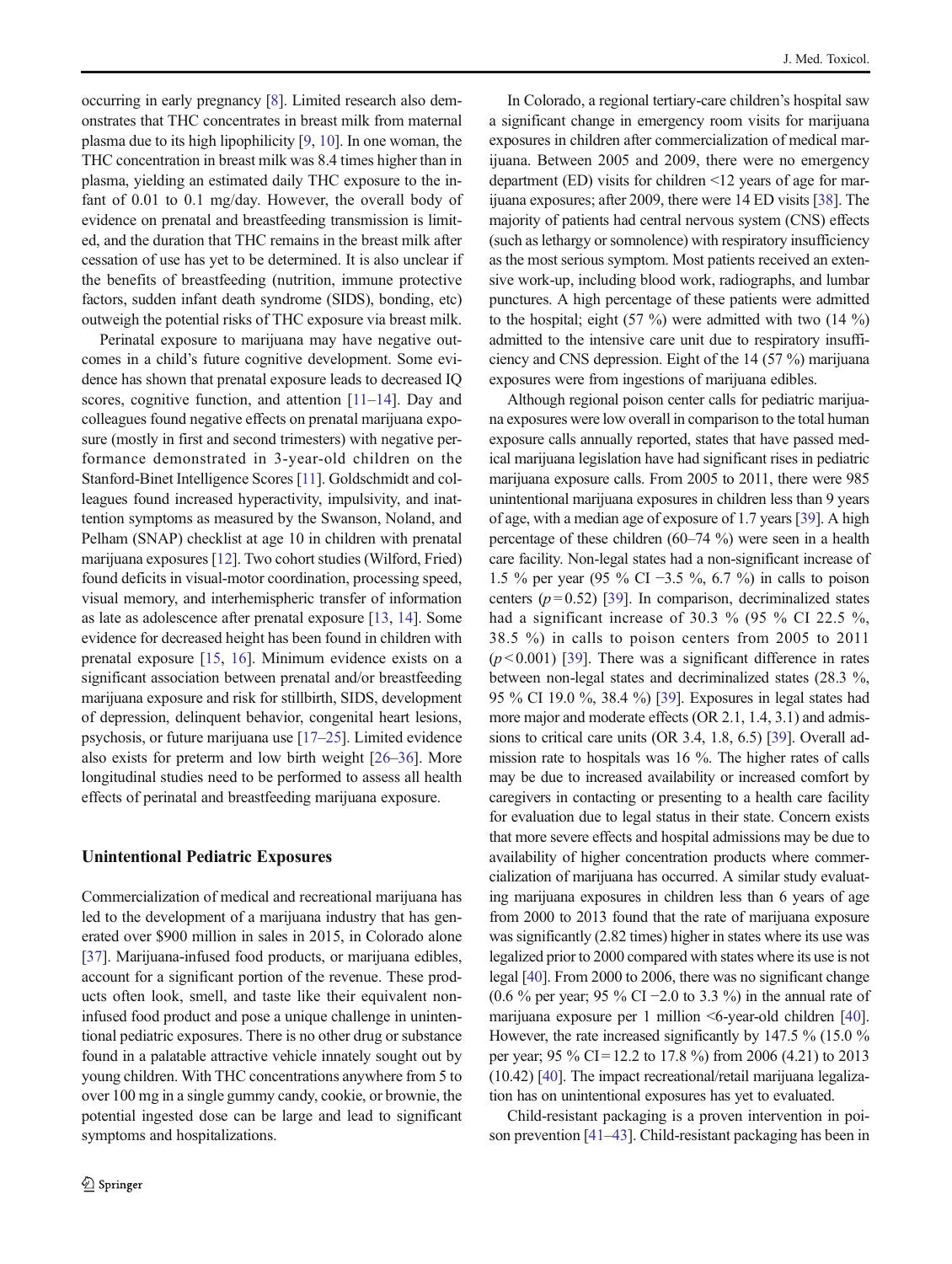existence since the 1950s and mandated by the Poison Prevention Packaging Act of 1970 for scheduled pharmaceuticals and potentially harmful household products [[44](#page-5-0)]. Colorado has adopted regulations requiring use of Consumer Product Safety Commission-approved child-resistant packaging for marijuana products, similar to what is required for household chemicals and pharmaceutical products. Other regulations have included dose limitations (10 mg THC per serving size and 100 mg THC in total package), not allowing mass marketing campaigns or marketing toward children, opaque packaging, and mandated label warnings to "keep out of reach of children^ [[45](#page-5-0)]. Rules on marking marijuana products with a recognizable symbol have recently been passed in Colorado and Oregon. Washington has also passed similar packaging and labeling laws [\[46](#page-5-0), [47\]](#page-5-0). Oregon lawmakers have proposed even lower dose limits, at 5 mg serving size and 50 mg THC limitations in retail products. Going forward, further surveillance is needed to evaluate if packaging is making an impact on unintentional exposures and if other methods, such as educational campaigns or dose limitations, are effective.

Besides unintentional ingestion, passive (or secondhand) marijuana smoke exposure is also a significant source of concern with limited available data. Marijuana smoke has similar components to those found in nicotine/cigarette smoke, including several carcinogens [[48](#page-5-0)–[50](#page-5-0)] There have been no studies evaluating systemic absorption of passive marijuana smoke by children. Children may be a vulnerable population due to their increased minute ventilation and potential exposure to newer marijuana preparations containing higher concentrations of THC. It is unclear if passive marijuana smoke increases risk for upper respiratory infections, asthma exacerbations, otitis media, and/or SIDS, which have all been de-scribed in passive nicotine cigarette exposure [[51](#page-5-0)–[54](#page-5-0)]. Furthermore, concerns exist over chronic passive marijuana smoke exposure and potential long-term cognitive and behavioral effects in children.

The responsibility of health care providers and social services in cases of unintentional marijuana exposures remains controversial. In Colorado, there is no consensus statement from health care providers, social services, or counties on reporting marijuana exposures in children. Arguments have been made that marijuana is a state "legal" substance and should not be treated uniquely; these cases should be managed similar to cases of unintentional exposure to alcohol or pharmaceutical products, where mandated reporting does not occur. Despite state laws, marijuana remains a Schedule I substance under the Federal Controlled Substances Act, and some experts support mandated reporting after childhood exposures. Whether the exposure is from marijuana, or other potentially dangerous substance, a report and/or investigation should be pain if there are any concerns regarding the ability for the caregiver to supervise the child, child abuse, and/or neglect.

#### Adolescent Use

Since 1975, the Monitoring the Future (MTF) survey has measured drug, alcohol, and cigarette use, and related attitudes among 12th graders, nationwide in both public and private schools. Overall, 41,675 students from 389 public and private schools in the 8th, 10th, and 12th grades participated in the 2013 survey. According to the MTF, marijuana use by adolescents declined from the late 1990s to the mid-to-late 2000s but has since been on the increase. In 2013, 7 % of 8th graders, 18 % of 10th graders, and 23 % of 12th graders used marijuana in the past month, up from 6, 14, and 19 % in 2008 [\[55\]](#page-5-0). Daily use has also increased; 7 % of 12th graders now use marijuana every day, compared to 5 % in the mid-2000s. The Substance Abuse and Mental Health Services Administration (SAMSHA) also noted recent trends in adolescent perception of "great risk" from smoking marijuana (once or twice a week) has declined over 5 years, from 54.6 % in 2007 to 44.8 % in 2011 [[56](#page-5-0)].

In Colorado, the Healthy Kids Colorado Survey collects health information biennially, every odd year, from Colorado public school students. In 2013, 40.7 % (37.9, 43.5) of US high school students reported ever using marijuana while 36.9 % (35.4, 38.3) of Colorado high school students reported "ever use" of marijuana [\[57\]](#page-5-0). Similarly,  $23.4 \%$  (21.3, 25.7) of US high school students had used marijuana in the past 30 days compared to 19.7 % (18.7, 20.6) of Colorado high school students [\[57\]](#page-5-0). In a trend analysis of historical data, there was no significant trend (increase or decrease) or change between 2009 and 2011 for the three marijuana use indicators. The impact of Colorado's legalization of recreational marijuana on adolescent use may be demonstrated after the 2015 survey is complete.

Adolescents are also finding novel methods for marijuana use. In 2014, 3847 Connecticut HS students completed an anonymous survey assessing e-cigarette and marijuana use.

Vaporizing cannabis using e-cigarettes was common among lifetime e-cigarette users, lifetime cannabis users, and lifetime dual users (e-cigarette 18.0 %, cannabis 18.4 %, dual users 26.5 %). Students reported using e-cigarettes to vaporize hash oil and wax infused with THC and using portable electronic vaporizers to vaporize dried cannabis leaves [\[58](#page-5-0)]. There is significant concern for the use of "alternative" methods of marijuana (including edibles and vaporizers) in adolescents, as there may be misperceptions that these modalities are "safe" ways to use marijuana. Also, there are concerns regarding the use of concentrated products, such as oils and wax, especially at a young age. Both the short- and long-term health effects from non-traditional modes of marijuana use, or highly concentrated products, have yet to be determined.

The concern for adolescent marijuana use is the potential effects on cognitive outcome and ability and risk for behavioral health disorders. In several cohort studies, adolescents who reported marijuana use were more likely to have impaired cognitive and academic abilities despite 28 days of abstinence [\[59](#page-5-0)–[62\]](#page-5-0).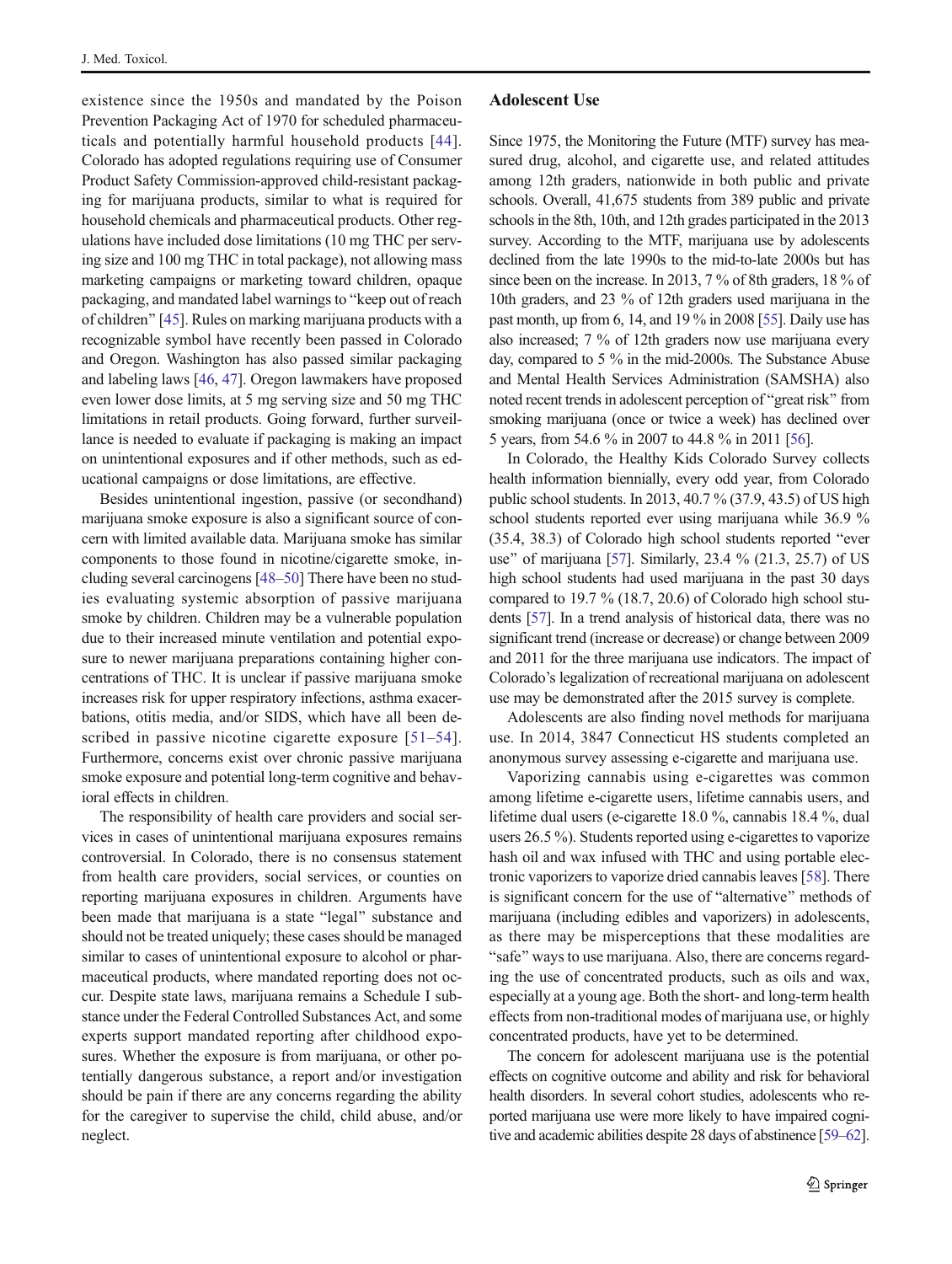In longer-term studies, they are less likely to graduate high school and attain a college degree [\[63,](#page-5-0) [64\]](#page-5-0). Other studies have shown that adolescent marijuana users are more likely to be addicted to other drugs after adolescence, including tobacco, alcohol, and opioid analgesics [\[65](#page-5-0)–[70](#page-5-0)]. There also appears a positive association with psychotic symptoms or disorders like schizophrenia and marijuana use [\[71](#page-5-0)–[75\]](#page-5-0). This association could greatly impact a mental health system already stressed for more resources.

## Medical Use in Pediatrics

Marijuana has been used to treat various ailments including seizures, chronic pain, cachexia from HIV/AIDS, muscle spasm, migraines, PTSDH, and glaucoma [\[76](#page-5-0)]. The prevalence of use and medical indications of marijuana in the pediatric population continue to grow. In December of 2015, there were 107,534 active patients in the Colorado Medical Marijuana Registry Program; 231 were patients aged less than 10 years and 132 between 11 and 17 years of age [\[77](#page-5-0)]. The most common condition reported in the pediatric age group is seizures, but other reported conditions include chronic pain and muscle spasm. Other reported uses are for treatment of inflammatory bowel disease and neuro-oncologic disorders.

Cannabidiol (CBD) is one of the more popular forms of marijuana being used in the pediatric population for medical indications. Specifically, CBD oil (high in CBD and low in THC) has been used to treat pediatric epilepsy. CBD is a cannabinoid found in marijuana that has been shown to have anticonvulsant properties in several animal models [\[78](#page-5-0)–[86\]](#page-6-0). Human evidence for CBD and treatment of seizures is limited at this time. A parental survey of 19 parents using CBD for their child's epilepsy condition showed that 84 % of patients reported reduction in seizure frequency, with 2 reporting complete seizure freedom [[87](#page-6-0)]. Another survey of CBD oil users revealed that 100 % of 13 patients reported reduction in weekly frequency of motor-type seizures and 5 of 11 are seizure free [\[88](#page-6-0)]. Rigorous randomized control trials have not been performed to evaluate the efficacy and safety of CBD for prevention of seizures in humans. A Cochrane Review of cannabidiol for treatment of seizures examined four randomized reports [\[89\]](#page-6-0). A total of 48 patients used cannabidiol as the treatment agent. One report was an abstract, and another was a letter to the editor. The overall study designs were poor; anti-epileptic drugs were continued in all, no details of randomization were included, and there was no analysis of control and treatment groups. All the reports were low quality. The four reports only answered the secondary outcome about adverse effects. The review concluded that no reliable conclusions could be drawn regarding the efficacy of cannabinoids as a treatment for epilepsy.

Recently, a pharmaceutical grade cannabidiol is being trialed for treatment of pediatric epilepsy. The FDA has granted the investigational drug orphan drug designation for treatment in Dravet and Lennox-Gastaut syndromes and granted it intermediate expanded access (EA) as an Investigational New Drug [\[90\]](#page-6-0). Recent results of observation trials have been presented at the 2015 American Epilepsy Society annual meeting [\[91\]](#page-6-0). Twenty-three patients with treatment-resistant epilepsies (average age of 10 years) demonstrated that 39 % of patients had a greater than 50 % reduction in seizures, with a median reduction of 32 % after 3 months of therapy. Seizure freedom occurred in 3 of 9 Dravet patients and 1 of 14 patients with other forms of epilepsy. Adverse effects were mostly mild or moderate and included somnolence, fatigue, AED level increases, decreased appetite, weight gain, diarrhea, increased appetite, and weight loss. The investigators also found that a subset of patients experienced an increase in clobazam concentrations that was thought to be causing sedation and required a dose adjustment.

The use of CBD may have some benefits for treatment of epilepsy, but emphasis needs to be on rigorous RCT clinical trials to evaluate efficacy, along with safety and harm. Federal changes in scheduled classification and/or research regulations surrounding use of medical marijuana would improve ability to study marijuana and cannabinoids, not just CBD in epilepsy. Federal restrictions create barriers and hurdles for investigators' ability to perform well-designed research, especially at academic institutions, regardless of state legal status. Caution should be used with CBD oils for treatment of pediatric epilepsy. Many manufacturers make false claims on treatment and indications. The long-term impact of cannabinoids on a young child's brain has not been addressed. None of the products have been FDA approved and have not undergone rigorous testing for content and purification. Specific contents may be inaccurate, including cases where CBD was not found in products at all [[92](#page-6-0)]. Proper dosing has not been adequately established for efficacy, and the side effects of use have not been determined. Although it has been praised as a natural remedy, lack of oversight and regulation may lead to contamination with pesticides and heavy metals [[93](#page-6-0)]. There are also concerns for known and unknown drug interactions with current anticonvulsant medications which may lead to dangerous adverse drug events or poor control of epilepsy [\[94](#page-6-0)]. Furthermore, caregivers may adjust or change their own medication regimen without recommendations from a neurologist, which can have dangerous consequences for a patient's seizure control. The potential health benefits of cannabidiol, specifically in epilepsy, need to be explored. However, similar to any FDA-approved drug, it should be carefully studied evaluating all the potential benefits and risks and should not be treated as a panacea for epilepsy.

## **Conclusions**

Marijuana can potentially affect pediatric patients from in utero to adolescence, and medicinal use has been increasing. Regardless of the stage or reason of exposure, concerns exist about both short-term and long-term consequences on a child's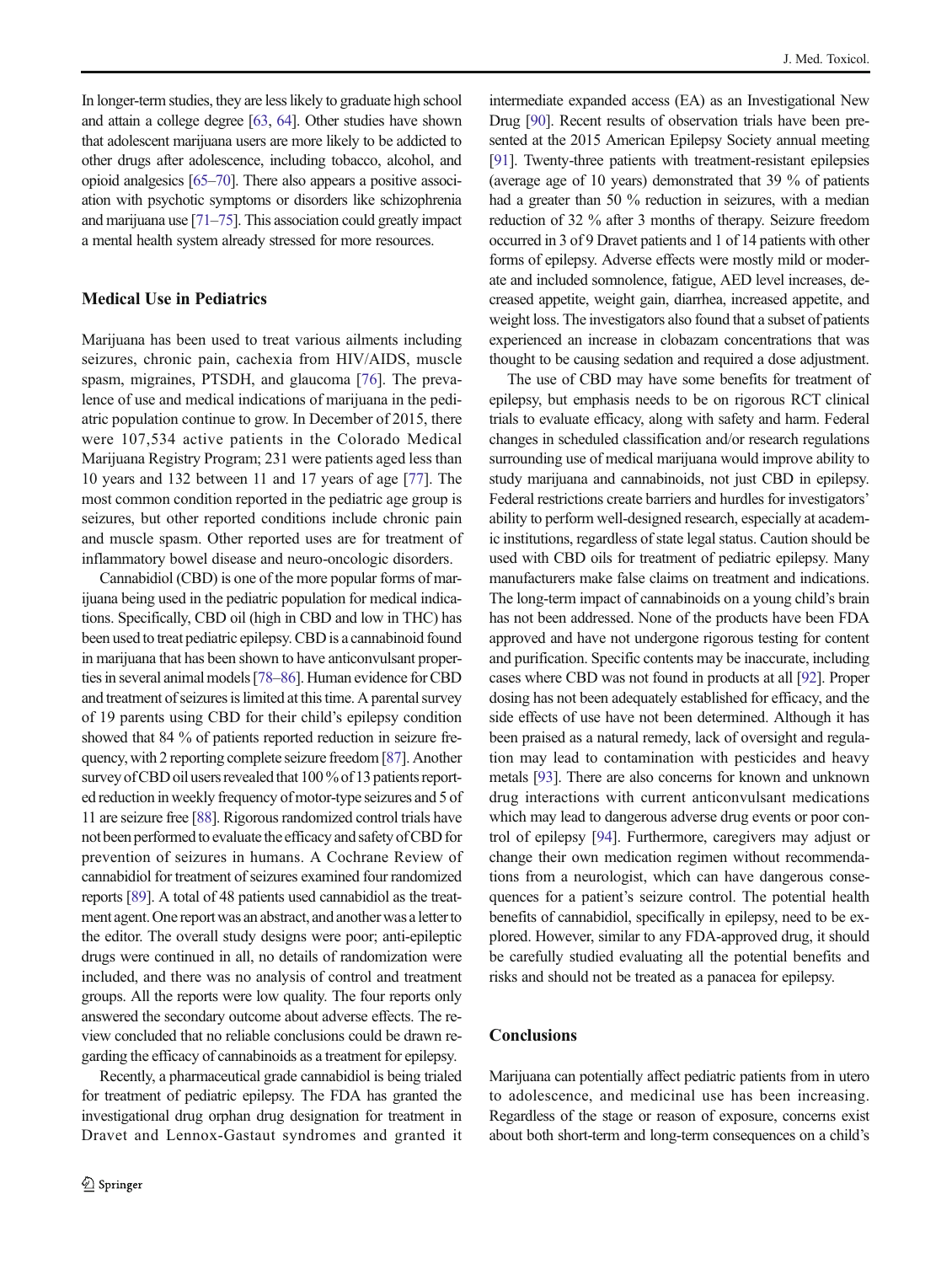<span id="page-4-0"></span>physical and mental health. As more states legalize both medical and recreational marijuana, availability and prevalence of use will likely increase. More research needs to be performed to evaluate the health impact on the pediatric population. Existing studies may not have generalizable conclusions due to changes in marijuana potency and use patterns. Discrepancies between federal and state regulations create barriers to performing well-designed research on health outcomes. Going forward, the medical community must continue to monitor the potential health effects of marijuana and the potential unintended consequences and impact on the pediatric population.

Acknowledgements I have a Colorado Department of Public Health and Environment grant, evaluating the Pharmacokinetics of cannabidiol (CBD) in pediatric epilepsy. I also receive royalties from UpToDate for authorship contributions.

#### Compliance with Ethical Standards

| <b>Conflicts of Interest</b> |  | None |
|------------------------------|--|------|
|                              |  |      |

Sources of Funding None

# References

- 1. [http://medicalmarijuana.procon.org/view.resource.php?](http://medicalmarijuana.procon.org/view.resource.php?resourceID=000881) [resourceID=000881](http://medicalmarijuana.procon.org/view.resource.php?resourceID=000881). Last accessed 2/22/2016.
- 2. [http://money.cnn.com/2015/11/04/news/marijuana-legalization-](http://money.cnn.com/2015/11/04/news/marijuana-legalization-2016/)[2016/](http://money.cnn.com/2015/11/04/news/marijuana-legalization-2016/). Last accessed 2/22/2016.
- 3. Results from the 2013 National Survey on Drug Use and Health: summary of national findings. [http://www.samhsa.gov/data/sites/](http://www.samhsa.gov/data/sites/default/files/NSDUHresultsPDFWHTML2013/Web/NSDUHresults2013.pdf) [default/files/NSDUHresultsPDFWHTML2013/Web/](http://www.samhsa.gov/data/sites/default/files/NSDUHresultsPDFWHTML2013/Web/NSDUHresults2013.pdf) [NSDUHresults2013.pdf](http://www.samhsa.gov/data/sites/default/files/NSDUHresultsPDFWHTML2013/Web/NSDUHresults2013.pdf). Last accessed 2/22/2016.
- 4. Marijuana use among WIC clients: a survey following legalization of recreational marijuana in Colorado. Presented during Breakout Session 108: Unhealthy Living on Tuesday, June 16, 2015 at 2:00 p.m. at the Council of State and Territorial Epidemiologists (CSTE) conference in Boston, MA. Abstract 4428.
- 5. Lee CC, Chiang CN. NIDA Res Monograph. 1985;60:110.
- 6. Bailey JR, Cunny HC, Paule M, Slikker Jr W. Toxicol Appl Pharmacol. 1987;90:315.
- 7. Martin BR, Dewey WL, Harris LS, Beckner JS. Res Commun Chem Pathol Pharmacol. 1977;17:457.
- 8. Blackard C, Tennes K. New Engl J Med. 1984;311:797.
- 9. Atkinson HC, Begg EJ, Darrlow BA. Clin Pharmacokinet. 1988;14:217.
- 10. Perez-Reyes M, Wall ME. N Engl J Med. 1982;307:819.
- 11. Day NL, Richardson GA, Goldschmidt L, Robles N, Taylor PM, et al. Effect of prenatal marijuana exposure on the cognitive development of offspring at age three. Neurotoxicol Teratol. 1994;16(2): 169–75.
- 12. Goldschmidt L, Day NL, Richardson GA. Effects of prenatal marijuana exposure on child behavior problems at age 10. Neurotoxicol Teratol. 2000;22(3):325–36.
- 13. WIllford JA, Chandler LS, Goldschmidt L, Day NL. Effects of prenatal tobacco, alcohol and marijuana exposure on processing speed, visual-motor coordination, and interhemispheric transfer. Neurotoxicol Teratol. 2010;32(6):580–8.
- 14. Fried PA, Watkinson B, Gray R. Differential effects on cognitive functioning in 13 to 16 year olds prenatally exposures to cigarettes and marihuana. Neurotoxicol Teratol. 2003;25(4):427–36.
- 15. Cornelius MD, Goldschmidt L, Day NL, Larkby C. Alcohol, tobacco, and marijuana use among pregnant teenagers: 6-year follow up of offspring growth effects. Neurotoxicol Teratol. 2002;24(6):703– 10.
- 16. Fried PA, James DS, Watskinson B. Growth and pubertal milestones during adolescence in offspring prenatally exposed to cigarettes and marihuana. Neurotoxicol Teratol. 2001;23(5):431–6.
- 17. Porath AJ, Fried PA. Effects of prenatal cigarette and marijuana exposure on drug use among offspring. Neurotoxicol Teratol. 2005;27(2):267–77.
- 18. Gray KA et al. Prenatal marijuana exposure: effect on child depressive symptoms at ten years of age. Neurotoxicol Teratol. 2005;27(3):439–48.
- 19. Day NL, Leech SL, Goldschmidt L. The effects of prenatal marijuana exposure on delinquent behaviors are mediated by measures of neurocognitive functioning. Neurotoxicol Teratol. 2011;33(1): 129–36.
- 20. Klonoff-Cohen H, Lam-Kruglick P. Maternal and paternal recreational drug use and sudden infant death syndrome. Arch Pediatr Adolesc Med. 2001;155(7):765–70.
- 21. Varner MWet al. Association between stillbirth and illicit drug use and smoking during pregnancy. Obstet Gynecol. 2014;123(1):113–25.
- 22. Linn S et al. The association of marijuana use with outcome of pregnancy. Am J Public Health. 1983;73(10):1161–4.
- 23. Day N et al. Prenatal marijuana use and neonatal outcome. Neurotoxicol Teratol. 1991;13(3):329–34.
- 24. Forrester MB, Merz RD. Risk of selected birth defects with prenatal illicit drug use, Hawaii, 1986-2002. J Toxicol Environ Health A. 2007;70(1):7–18.
- 25. Williams LJ, Correa A, Rasmussen S. Maternal lifestyle factors and risk for ventricular septal defects. Birth Defects Res A Clin Mol Teratol. 2004;70(2):59–64.
- 26. Fergusson DM et al. Maternal use of cannabis and pregnancy outcome. BJOG. 2002;109(1):21–7.
- 27. Dekker GA et al. Risk factors for preterm birth in an international prospective cohort of nulliparous women. PLoS One. 2012;7(7): e39154.
- 28. Bada HS et al. Low birth weight and preterm births: etiologic fraction attributable to prenatal drug exposure. J Perinatol. 2005;25(10): 631–7.
- 29. Shiono PH et al. The impact of cocaine and marijuana use on low birth weight and preterm birth: a multicenter study. Am J Obstet Gynecol. 1995;172(1 Pt 1):19–27.
- 30. Saurel-Cubizolles, M.J., C. Prunet, and B. Blondel, Cannabis use during pregnancy in France in 2010. BJOG. 20.
- 31. El Marroun H et al. Intrauterine cannabis exposure affects fetal growth trajectories: the Generation R Study. J Am Acad Child Adolesc Psychiatry. 2009;48(12):1173–81.
- 32. Fried PA, O'Connell CM. A comparison of the effects of prenatal exposure to tobacco, alcohol, cannabis and caffeine on birth size and subsequent growth. Neurotoxicol Teratol. 1987;9(2):79–85.
- 33. English DR et al. Maternal cannabis use and birth weight: a metaanalysis. Addiction. 1997;92(11):1553–60.
- 34. Hingson R et al. Effects of maternal drinking and marijuana use on fetal growth and development. Pediatrics. 1982;70(4):539–46.
- 35. Gray TR et al. Identifying prenatal cannabis exposure and effects of concurrent tobacco exposure on neonatal growth. Clin Chem. 2010;56(9):1442–50.
- 36. Janisse JJ et al. Alcohol, tobacco, cocaine, and marijuana use: relative contributions to preterm delivery and fetal growth restriction. Subst Abus. 2014;35(1):60–7.
- 37. [http://www.thecannabist.co/2016/01/13/colorado-marijuana-sales](http://www.thecannabist.co/2016/01/13/colorado-marijuana-sales-taxes-november-2015/46522/)[taxes-november-2015/46522/.](http://www.thecannabist.co/2016/01/13/colorado-marijuana-sales-taxes-november-2015/46522/) Last accessed Feb 29, 2016.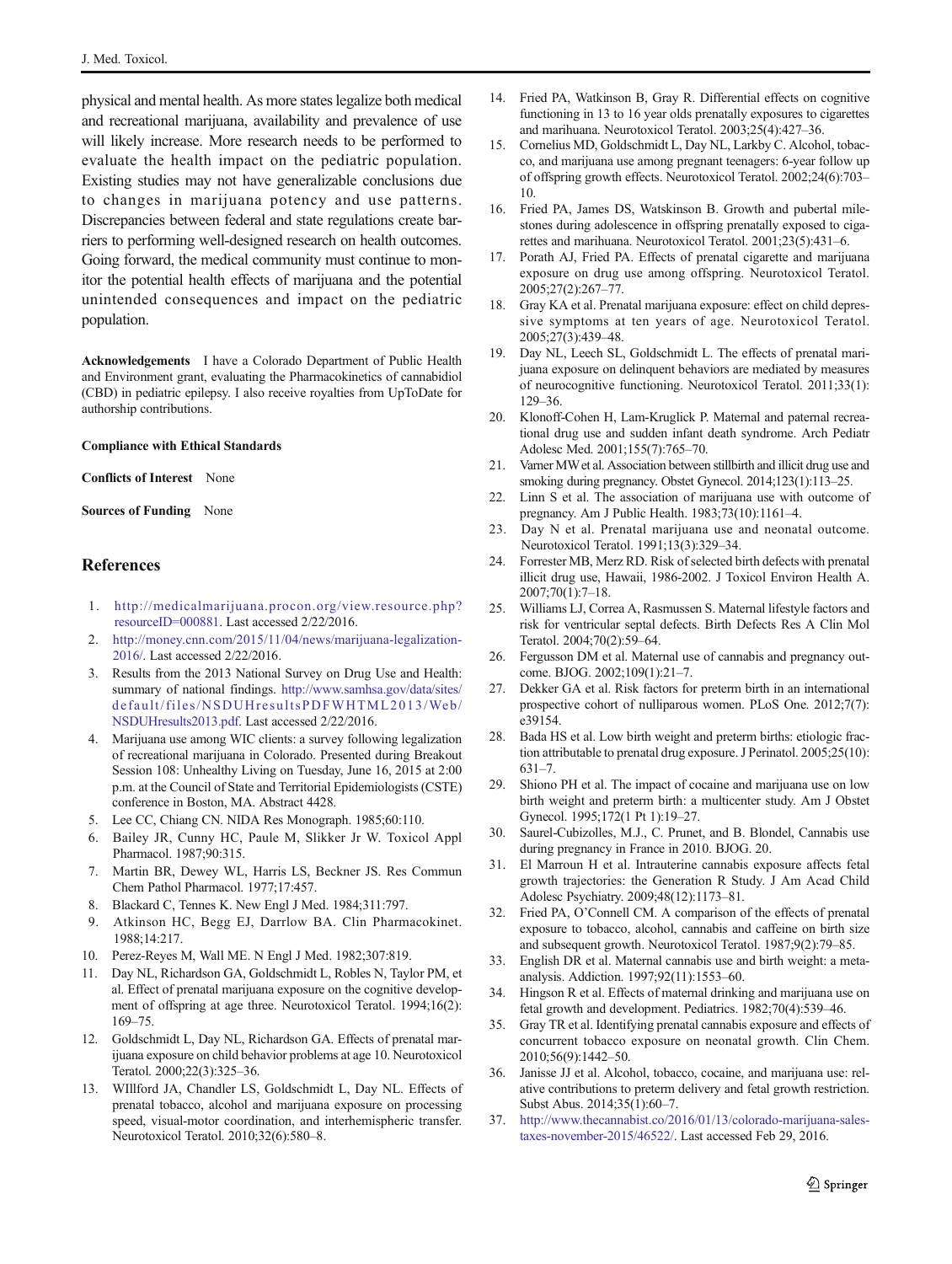- <span id="page-5-0"></span>38. Wang GS, Roosevelt G, Heard K. Pediatric marijuana exposures in a medical marijuana state. JAMA Pediatr. 2013;167(7):630–3.
- 39. Wang GS, Roosevelt G, Le Lait MC, Martinez EM, Bucher-Bartelson B, Bronstein AC, et al. Association of unintentional pediatric exposures with decriminalization of marijuana in the United States. Ann Emerg Med. 2014;63(6):684–9.
- 40. Onders B, Casavant MJ, Spiller HA, Chounthirath T, Smith GA. Marijuana exposures among children younger than six years in the United States. Clin Pediatr (Phila). 2015;[epub ahead of print].
- 41. Breault HJ. Five years with 5 million child-resistant containers. Clin Toxicol. 1974;7(1):91–5.
- Clarke A, Walton WW. Effect of safety packaging on aspirin ingestion by children. Pediatrics. 1979;63(5):687–93.
- 43. Rodgers GB. The effectiveness of child-resistant packaging for aspirin. Arch Pediatr Adolesc Med. 2002;156(9):929–33.
- 44. [http://www.cpsc.gov/en/Regulations-Laws](http://www.cpsc.gov/en/Regulations-Laws--Standards/Statutes/Poison-Prevention-Packaging-Act/)–Standards/Statutes/ [Poison-Prevention-Packaging-Act/](http://www.cpsc.gov/en/Regulations-Laws--Standards/Statutes/Poison-Prevention-Packaging-Act/). Last accessed Feb 29, 2016.
- 45. [https://www.colorado.gov/pacific/sites/default/files/14-10\\_](https://www.colorado.gov/pacific/sites/default/files/14-10_IndustryBulletin-Attachments.pdf) [IndustryBulletin-Attachments.pdf.](https://www.colorado.gov/pacific/sites/default/files/14-10_IndustryBulletin-Attachments.pdf) Last accessed Feb 29, 2016.
- 46. [http://apps.leg.wa.gov/wac/default.aspx?cite=314-55-105.](http://apps.leg.wa.gov/wac/default.aspx?cite=314-55-105) Last accessed Feb 28, 2016.
- 47. <http://www.oregon.gov/oha/mmj/Pages/rules.aspx>. Last accessed Feb 29, 2016.
- 48. Lee ML, Novotny M, Bartle KD. Gas chromatography/mass spectrometric and nuclear magnetic resonance spectrometric studies of carcinogenic polynuclear aromatic hydrocarbons in tobacco and marijuana smoke condensates. Anal Chem. 1976;48(2):405–16.
- 49. Moir D et al. A comparison of mainstream and sidestream marijuana and tobacco cigarette smoke produced under two machine smoking conditions. Chem Res Toxicol. 2008;21(2):494–502.
- 50. Sparacino, C.M., P.A. Hyldburg, and T.J. Hughes, Chemical and biological analysis of marijuana smoke condensate, U.S.D.o.H.a.H. Services, Editor. 1990.
- 51. U.S. Department of Health and Human Services. Let's make the next generation tobacco-free: your guide to the 50th anniversary surgeon general's report on smoking and health. [PDF–795 KB] Atlanta: U.S. Department of Health and Human Services, Centers for Disease Control and Prevention, National Center for Chronic Disease Prevention and Health Promotion, Office on Smoking and Health, 2014 [accessed 2014 Mar 5]. Last accessed Feb 26, 2016.
- 52. U.S. Department of Health and Human Services. The health consequences of involuntary exposure to tobacco smoke: a report of the surgeon general. Atlanta: U.S. Department of Health and Human Services, Centers for Disease Control and Prevention, National Center for Chronic Disease Prevention and Health Promotion, Office on Smoking and Health, 2006. Last accessed Feb 26, 2016.
- 53. U.S. Department of Health and Human Services. A report of the surgeon general: how tobacco smoke causes disease: what it means to you. Atlanta: U.S. Department of Health and Human Services, Centers for Disease Control and Prevention, National Center for Chronic Disease Prevention and Health Promotion, Office on Smoking and Health, 2010.Last accessed Feb 26, 2016.
- 54. U.S. Department of Health and Human Services. The Health consequences of smoking—50 years of progress: a report of the surgeon general. Atlanta: U.S. Department of Health and Human Services, Centers for Disease Control and Prevention, National Center for Chronic Disease Prevention and Health Promotion, Office on Smoking and Health, 2014. Last accessed Feb 26 2016.
- 55. [http://www.monitoringthefuture.org/pubs/monographs/mtf](http://www.monitoringthefuture.org/pubs/monographs/mtf-overview2015.pdf)[overview2015.pdf](http://www.monitoringthefuture.org/pubs/monographs/mtf-overview2015.pdf). Last accessed Feb 16, 2016.
- 56. [http://www.samhsa.gov/data/sites/default/files/NSDUH099a/](http://www.samhsa.gov/data/sites/default/files/NSDUH099a/NSDUH099a/sr099a-risk-perception-trends.pdf) [NSDUH099a/sr099a-risk-perception-trends.pdf.](http://www.samhsa.gov/data/sites/default/files/NSDUH099a/NSDUH099a/sr099a-risk-perception-trends.pdf) Last accessed Feb 10, 2016.
- 57. [http://www.chd.dphe.state.co.us/topics.aspx?q=Adolescent\\_](http://www.chd.dphe.state.co.us/topics.aspx?q=Adolescent_Health_Data) [Health\\_Data](http://www.chd.dphe.state.co.us/topics.aspx?q=Adolescent_Health_Data). Last accessed Feb 28, 2016.
- 58. Morean ME, Kong G, Camenga DR, Cavalla DA, Krishnan-Sarin S. High school students' use of electronic cigarettes to vaporize cannabis. Pediatrics. 2015;136(4):611–6.
- 59. Pope HG, Gruber AJ, Hudson JI, Cohane G, Huestis MA, et al. Early-onset cannabis use and cognitive deficits: what is the nature of the association? Drug Alcohol Depend. 2003;69(3):303–10.
- 60. Bolla KI, Brown K, Eldreth D, Tate K, Cadet JL. Dose-related neurocognitive effects of marijuana use. Neurology. 2002;59(9): 1337–43.
- 61. Medina KL, Hanson KL, Schweinsburg AD, Cohen-Zion M, Nagel BJ, Taper SF. Neuropsychological functioning in adolescent marijuana users: subtle deficits detectable after a month of abstinence. J Int Neuropsychol Soc. 2007;13(5):807–20.
- 62. Hooper SR, Woolley D, De Bellis MD. Intellectual, neurocognitive, and academic achievement in abstinent adolescents with cannabis use disorder. Psychopharmacology (Berl). 2014;231(8):1467–77.
- 63. Fergusson DM, Horwood LJ, Beautrais AL. Cannabis and educational achievement. Addiction. 2003;98(12):1681–92.
- 64. Sillins E, Fergusson DM, Patton GC, Horwood LJ, Olsson CA. Adolescent substance use and educational attainment: an integrative data analysis comparing cannabis and alcohol from three Australasian cohorts. Drug Alcohol Depend. 2015;156:90–6.
- 65. Brook JS, Balka EB, Whiteman M. The risks for late adolescence of early adolescent marijuana use. Am J Public Health. 1999;89(10): 1549–54.
- 66. Lynne-Landsman SD, Bradshaw CP, Ialongo NS. Testing a developmental cascade model of adolescent substance use trajectories and young adult adjustment. Dev Psychopathol. 2010;22(4):933–48.
- 67. Swift W et al. Cannabis and progression to other substance use in young adults: findings from a 13-year prospective population-based study. J Epidemiol Community Health. 2012;66(7):e26.
- 68. Fergusson DM, Boden JM, Horwood LJ. Cannabis use and other illicit drug use: testing the cannabis gateway hypothesis. Addiction. 2006;101(4):556–69.
- 69. Schepis TS, Krishnan-Sarin S. Characterizing adolescent prescription misusers: a population-based study. J Am Acad Child Adolesc Psychiatry. 2008;47(7):745–54.
- 70. Fiellin LE et al. Previous use of alcohol, cigarettes, and marijuana and subsequent abuse of prescription opioids in young adults. J Adolesc Health. 2013;52(2):158–63.
- 71. Fergusson DM, Horwood LJ, Ridder EM. Tests of causal linkages between cannabis use and psychotic symptoms. Addiction. 2005;100(3):354–66.
- 72. Zammit S et al. Self reported cannabis use as a risk factor for schizophrenia in Swedish conscripts of 1969: historical cohort study. BMJ. 2002;325(7374):1199.
- 73. van Os J et al. Cannabis use and psychosis: a longitudinal population-based study. Am J Epidemiol. 2002;156(4):319–27.
- 74. Kuepper R et al. Continued cannabis use and risk of incidence and persistence of psychotic symptoms: 10 year follow-up cohort study. BMJ. 2011;342:d738.
- 75. Henquet C et al. Prospective cohort study of cannabis use, predisposition for psychosis, and psychotic symptoms in young people. BMJ. 2005;330(7481):11.
- 76. Borgelt LM, Franson KL, Nussbaum AM, Wang GS. Pharmacotherapy. 2013;33(2):195–209.
- 77. <https://www.colorado.gov/pacific/cdphe/data>. Last accessed January 5, 2016.
- 78. Consroe P, Wolkin A. Cannabidiol-antiepileptic drug comparisons and interactions in experimentally induced seizures in rats. J Pharmacol Exp Thr. 1977;201(1):26–32.
- 79. Turkanis SA, Smiley KA, Borys HK, Olsen DM, Karler R. An electrophysiological analysis of the anticonvulsant action of cannabidiol on limbic seizures in conscious rats. Epilepsia. 1979;20(4):351–63.